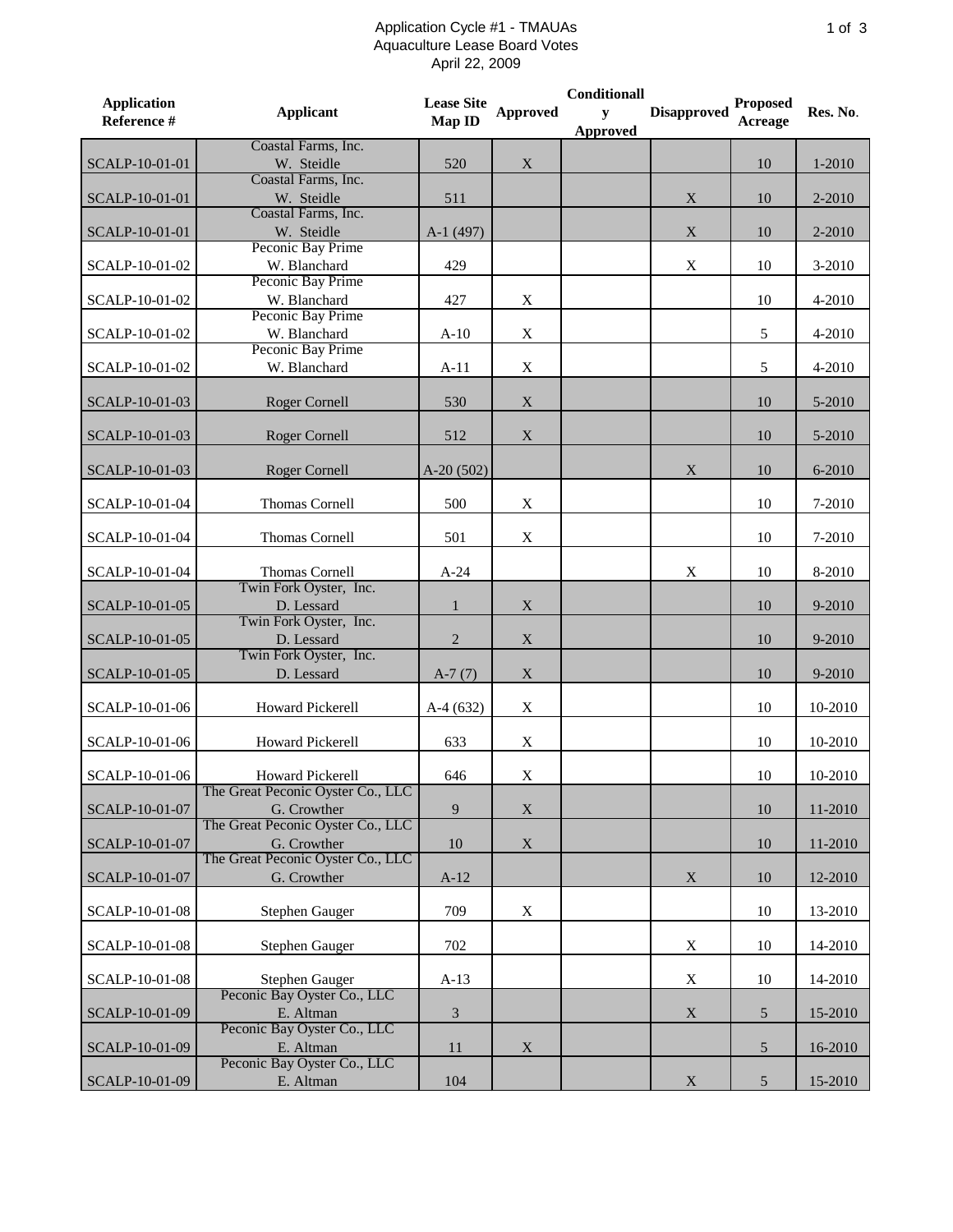## Application Cycle #1 - TMAUAs Aquaculture Lease Board Votes April 22, 2009

| <b>Application</b><br>Reference # | <b>Applicant</b>                                   | <b>Lease Site</b><br>Map ID | <b>Approved</b>           | Conditionall<br>y<br>Approved | <b>Disapproved</b> | <b>Proposed</b><br>Acreage | Res. No. |
|-----------------------------------|----------------------------------------------------|-----------------------------|---------------------------|-------------------------------|--------------------|----------------------------|----------|
| SCALP-10-01-10                    | East End Oysters<br>M.Craig                        | 313                         | X                         |                               |                    | 10                         | 17-2010  |
| SCALP-10-01-10                    | East End Oysters<br>M.Craig<br>East End Oysters    | 314                         | $\mathbf X$               |                               |                    | 10                         | 17-2010  |
| SCALP-10-01-10                    | M.Craig                                            | $A-17(262)$                 |                           |                               | X                  | 10                         | 18-2010  |
| SCALP-10-01-11                    | Kerrin Craig                                       | 61                          |                           |                               | $\mathbf X$        | 10                         | 19-2010  |
| SCALP-10-01-11                    | Kerrin Craig                                       | 62                          | X                         |                               |                    | 10                         | 20-2010  |
| SCALP-10-01-11                    | Kerrin Craig<br>North Sea Shellfish Farm, Inc.     | $A-18(424)$                 |                           |                               | $\mathbf X$        | 10                         | 19-2010  |
| SCALP-10-01-12                    | K. Greene<br>North Sea Shellfish Farm, Inc.        | A-31 (378)                  | $\mathbf X$               |                               |                    | 10                         | 21-2010  |
| SCALP-10-01-12                    | K. Greene<br>North Sea Shellfish Farm, Inc.        | 404                         | $\boldsymbol{\mathrm{X}}$ |                               |                    | 10                         | 21-2010  |
| SCALP-10-01-12                    | K. Greene<br>Westhampton Aquaculture, LLC          | 399                         | $\boldsymbol{\mathrm{X}}$ |                               |                    | 10                         | 21-2010  |
| SCALP-10-01-13                    | M. Moskowitz<br>Westhampton Aquaculture, LLC       | 529                         |                           |                               | X                  | 10                         | 22-2010  |
| SCALP-10-01-13                    | M. Moskowitz<br>Westhampton Aquaculture, LLC       | 596                         | X                         |                               |                    | 10                         | 23-2010  |
| SCALP-10-01-13                    | M. Moskowitz<br>Wickatuck Oyster Co., LLC          | $A-30(178)$                 |                           |                               | X                  | 10                         | 22-2010  |
| SCALP-10-01-14                    | M. Terry                                           | $A-27$                      | X                         |                               |                    | 5                          | 24-2010  |
| SCALP-10-01-15                    | <b>Brian Mastaglio</b>                             | 13                          | X                         |                               |                    | 10                         | 25-2010  |
| SCALP-10-01-15                    | <b>Brian Mastaglio</b>                             | $A-32(8)$                   | $\mathbf X$               |                               |                    | 10                         | 25-2010  |
| SCALP-10-01-15                    | <b>Brian Mastaglio</b>                             | 15                          | $\mathbf X$               |                               |                    | 10                         | 25-2010  |
| SCALP-10-01-16                    | Mario Carrera                                      | $A-2$                       |                           |                               | $\mathbf X$        | 10                         | 26-2010  |
| SCALP-10-01-16                    | Mario Carrera                                      | $\overline{4}$              | X                         |                               |                    | 10                         | 27-2010  |
| SCALP-10-01-16                    | Mario Carrera                                      | $\mathfrak{S}$              | $\mathbf X$               |                               |                    | 10                         | 27-2010  |
| SCALP-10-01-17                    | <b>Scott Gregory</b>                               | 18                          | X                         |                               |                    | 10                         | 28-2010  |
| SCALP-10-01-17                    | <b>Scott Gregory</b>                               | 22                          | X                         |                               |                    | 10                         | 28-2010  |
| SCALP-10-01-17                    | <b>Scott Gregory</b><br>Hampton Shellfish Co. Inc. | $A-16$                      |                           |                               | X                  | 10                         | 29-2010  |
| SCALP-10-01-18                    | R. Maran<br>Hampton Shellfish Co. Inc.             | $A-15$                      |                           |                               | $\mathbf X$        | 10                         | 30-2010  |
| SCALP-10-01-18                    | R. Maran<br>Hampton Shellfish Co. Inc.             | 582                         | $\boldsymbol{\mathrm{X}}$ |                               |                    | 10                         | 31-2010  |
| SCALP-10-01-18                    | R. Maran                                           | 418                         | $\mathbf X$               |                               |                    | 10                         | 31-2010  |
| SCALP-10-01-19                    | John Fudjinski                                     | 483                         | $\boldsymbol{\mathrm{X}}$ |                               |                    | 10                         | 32-2010  |
| SCALP-10-01-19                    | John Fudjinski                                     | 459                         |                           |                               | X                  | 10                         | 33-2010  |
| SCALP-10-01-19                    | John Fudjinski                                     | $A-14$                      |                           |                               | X                  | 10                         | 33-2010  |